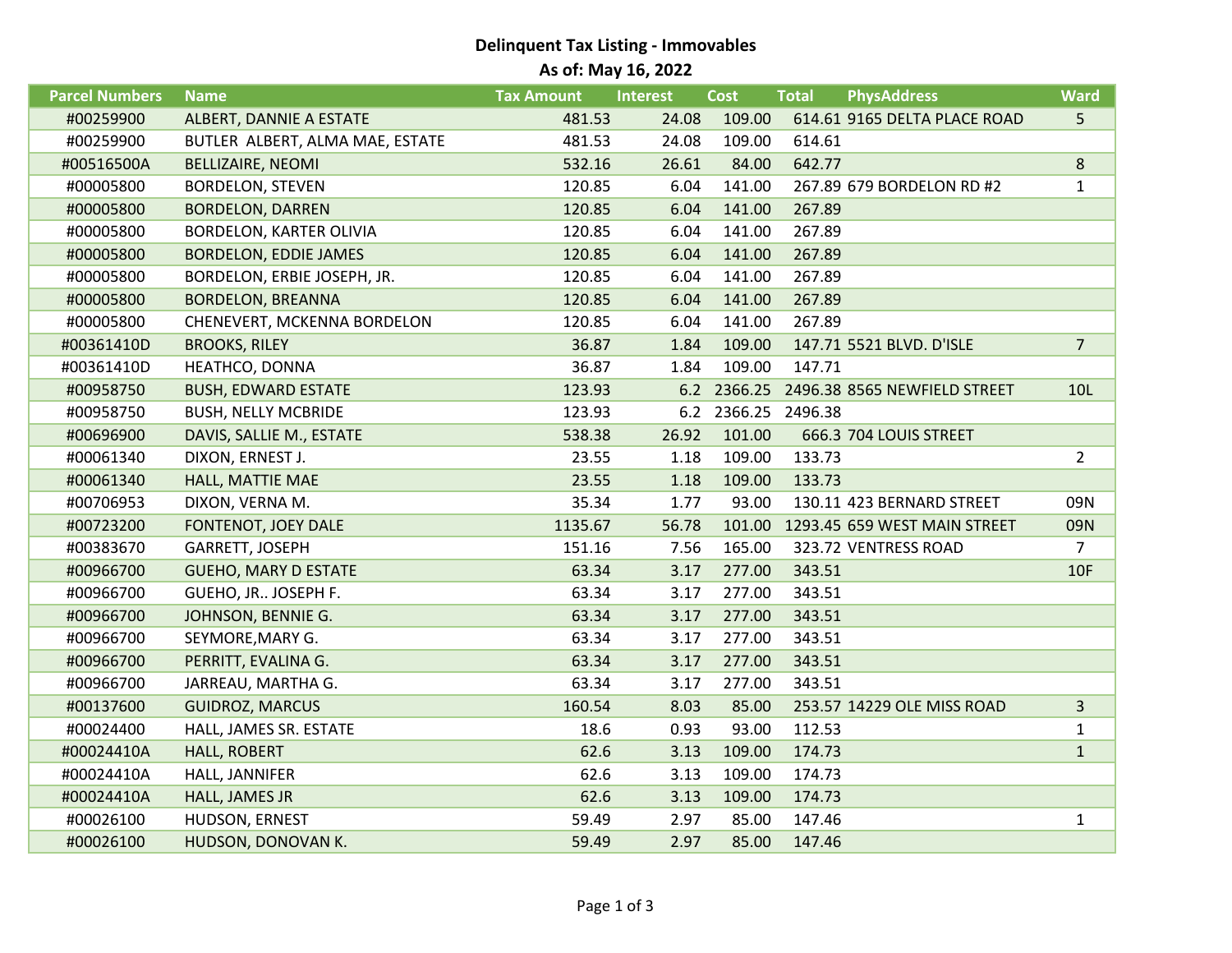## **Delinquent Tax Listing - Immovables As of: May 16, 2022**

| <b>Parcel Numbers</b> | <b>Name</b>                       | <b>Tax Amount</b> | <b>Interest</b> | <b>Cost</b>          | <b>Total</b>   | <b>PhysAddress</b>                  | <b>Ward</b>    |
|-----------------------|-----------------------------------|-------------------|-----------------|----------------------|----------------|-------------------------------------|----------------|
| #00026200             | HUDSON, ERNEST                    | 80.58             | 4.03            | 93.00                | 177.61         |                                     | $\mathbf{1}$   |
| #00026200             | HUDSON, DONOVAN K.                | 80.58             | 4.03            | 93.00                | 177.61         |                                     |                |
| #00026400             | HUDSON, FRED                      | 92.96             | 4.65            | 85.00                | 182.61         |                                     | $\mathbf{1}$   |
| #00610120             | LADNER, BRUCE JR.                 | 3.63              | 0.18            | 93.00                | 96.81          |                                     | 9              |
| #00960350             | LEBLANC, BECKY CHENEVERT          | 319.78            | 15.99           |                      |                | 943.25 1279.02 8493 BERGERON STREET | 10L            |
| #00960350             | CHENEVERT, LISA ANN               | 319.78            | 15.99           |                      | 943.25 1279.02 |                                     |                |
| #00960350             | CHENEVERT, TERRY LYNN             | 319.78            | 15.99           |                      | 943.25 1279.02 |                                     |                |
| #00960350             | <b>BRISCOE, CARRIE CHENEVERT</b>  | 319.78            | 15.99           |                      | 943.25 1279.02 |                                     |                |
| #00960350             | CHENEVERT, DONALD R               | 319.78            | 15.99           |                      | 943.25 1279.02 |                                     |                |
| #00960350             | <b>CHENEVERT, JAMES M</b>         | 319.78            | 15.99           |                      | 943.25 1279.02 |                                     |                |
| #00960350             | BADEAUX, MISTY CHENEVERT          | 319.78            | 15.99           |                      | 943.25 1279.02 |                                     |                |
| #00960350             | <b>CHENEVERT, JAMES G</b>         | 319.78            | 15.99           |                      | 943.25 1279.02 |                                     |                |
| #00960350             | BERTRAND, MARVIN D.               | 319.78            | 15.99           |                      | 943.25 1279.02 |                                     |                |
| #00960350             | CHENEVERT, JARED NICHOLAS         | 319.78            | 15.99           |                      | 943.25 1279.02 |                                     |                |
| #00960350             | CHENEVERT, JAMES MICHAEL          | 319.78            | 15.99           |                      | 943.25 1279.02 |                                     |                |
| #00960350             | CHENEVERT, EMILY ANN              | 319.78            | 15.99           |                      | 943.25 1279.02 |                                     |                |
| #00960350             | MOSES, DONNA B.                   | 319.78            | 15.99           |                      | 943.25 1279.02 |                                     |                |
| #00960350             | <b>CHENEVERT, JAMES CRAIG</b>     | 319.78            | 15.99           |                      | 943.25 1279.02 |                                     |                |
| #00960350             | CHENEVERT, JOSEPH D               | 319.78            | 15.99           |                      | 943.25 1279.02 |                                     |                |
| #00960350             | LAZARUS, REBEKAH NAOMI BERTRAND   | 319.78            | 15.99           |                      | 943.25 1279.02 |                                     |                |
| #00960350             | DRISKILL, SHEILA ANNETTE BERTRAND | 319.78            | 15.99           |                      | 943.25 1279.02 |                                     |                |
| #00960350             | DRISKILL, SHEILA BERTRAND         | 319.78            | 15.99           |                      | 943.25 1279.02 |                                     |                |
| #00960350             | MOSES, DONNA KAY BERTRAND         | 319.78            | 15.99           |                      | 943.25 1279.02 |                                     |                |
| #00960350             | BERTRAND, MARVIN DEMPSEY          | 319.78            | 15.99           |                      | 943.25 1279.02 |                                     |                |
| #00621300             | MAKER, PAUL                       | 146.57            |                 | 7.33 1546.50         |                | 1700.4 8685 ST. PETER STREET        | 9              |
| #00621300             | MAKER, DOROTHY MAE LEWIS          | 146.57            |                 | 7.33 1546.50         | 1700.4         |                                     |                |
| #00427500             | NELSON, DORSELINE B., ESTATE      | 687.01            | 34.35           | 101.00               | 822.36         |                                     | $\overline{7}$ |
| #00427500             | <b>NELSON, STAFFORD</b>           | 687.01            | 34.35           | 101.00               | 822.36         |                                     |                |
| #00777900             | PAUL, ELIZABETH B ESTATE          | 47.23             | 2.36            | 109.00               |                | 158.59 303 ST. JUDE STREET          | 09N            |
| #00784850             | RICHARD, JAMES                    | 45.99             | 2.3             | 109.00               | 157.29         |                                     | 09N            |
| #00784850             | RAYFORD, GOTHALIN R.              | 45.99             | 2.3             | 109.00               | 157.29         |                                     |                |
| #00784850             | RICHARD, JOHNATHAN T.             | 45.99             | 2.3             | 109.00               | 157.29         |                                     |                |
| #00643700             | ROBERTS, ODEAL                    | 39.26             |                 | 1.96 1301.79 1343.01 |                |                                     | 9              |